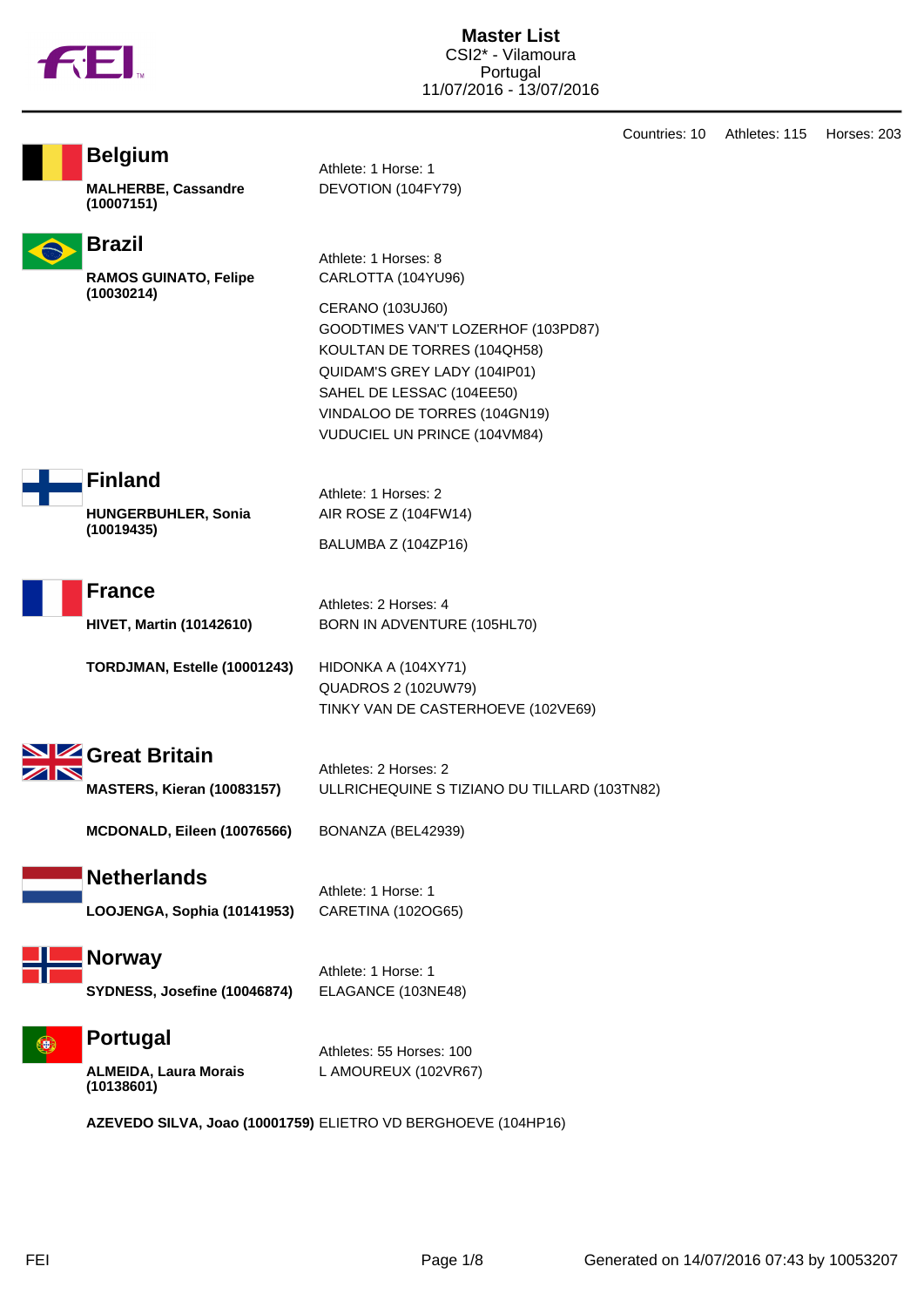

#### **Master List** CSI2\* - Vilamoura Portugal 11/07/2016 - 13/07/2016

| <b>BANDEIRA DE MELO, Matilde</b><br>(10115775)   | REMBRANDT'JAC (103PQ94)                       |
|--------------------------------------------------|-----------------------------------------------|
| <b>BARBA, Charlotte Geraldes</b><br>(10133216)   | QUEZAC D'YSIEUX (103AD54)                     |
| BARRADAS, Gonçalo (10006925)                     | ROXANE DE BACON (103HP88)                     |
| BISCAIA, Gonçalo (10142803)                      | MIRABEL K (105HO18)                           |
| <b>CAMPOS BEST, Catarina</b><br>(10109047)       | CARLYLE VON MEER (103PX71)                    |
|                                                  | NIRVA DE JEANBEL (102ZE80)                    |
| <b>CANAS DA SILVA, Guilherme</b>                 | <b>COOKIE (104MX79)</b>                       |
| (10105411)                                       | <b>EMPIRE (104FA46)</b>                       |
| <b>CARVALHO, Bernardo Prazeres</b><br>(10140243) | FELIBERLINA T (105HR21)                       |
|                                                  | FELLO RYAL K (105FB30)                        |
| CARVALHO, Hugo (10001621)                        | EXTRAORDINER (104UC88)                        |
|                                                  | TSAR D'AUDOUVILLE (104EJ16)                   |
| <b>CARVALHO, João Prazeres</b><br>(10118514)     | CASADA S (104TU05)                            |
|                                                  | JULIO VAN MOLENVELD (105HR20)                 |
| <b>CHAROLA, Francisco Santos</b>                 | CASANOVA Z (104RA08)                          |
| (10085477)                                       | ELVIS DO POCINHO (104BJ56)                    |
| <b>CORNEMILLOT, Carolina</b><br>(10095445)       | ISELA DEL MASET (104KK48)                     |
| <b>ELIAS DA COSTA SANTANA</b>                    | BAVO Z (102NM77)                              |
| <b>FERNANDES, Ana (10023907)</b>                 | CAIPIRINHA D'ECAUSSINES (104LI94)             |
| <b>FARIA FERREIRA, Flavio</b>                    | DUA BALI (105EW26)                            |
| (10101346)                                       | ROME DE BACON (103GI48)                       |
| FAUSTINO, Alexandre (10112005)                   | BENHUR DE SALINAS (104NK94)                   |
|                                                  | SANTINO'S GEORGE (105HI49)                    |
| <b>GENEROSO, Beatriz (10111891)</b>              | CASERO 7 (103WP43)                            |
|                                                  | D CENTYNA WETTS (104NI25)                     |
| GIL SANTOS, Ricardo (10019052)                   | BACARDI (103MV58)<br>C'EST MOI (103MV44)      |
|                                                  | ECXOTIC (104TS53)                             |
|                                                  | FIONA D'ATHOS (105HK65)<br>ZUCCHERO (102YK95) |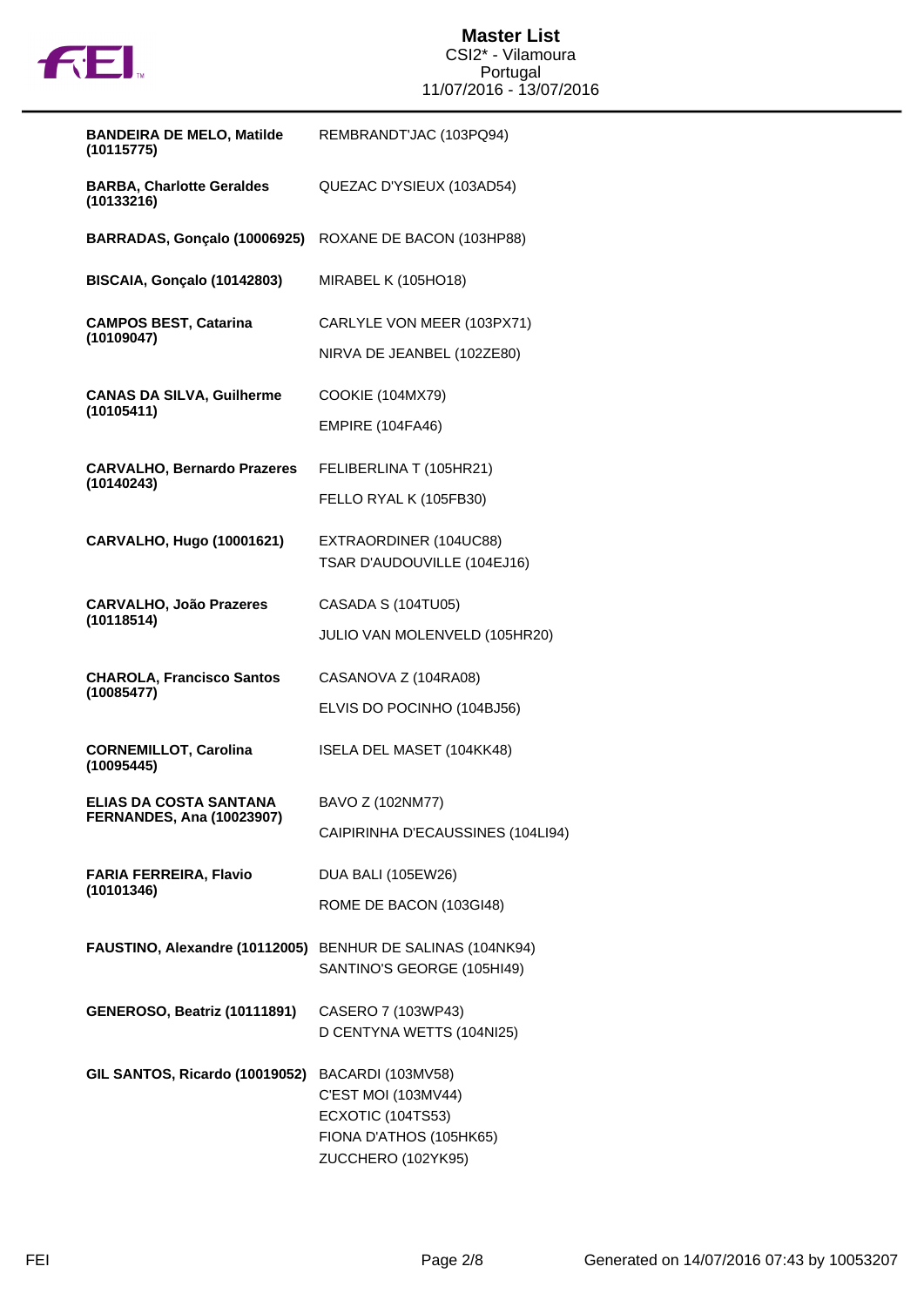

| <b>GOMES, João Pedro (10054979)</b>                  | AME MOI O SANDOR (102YO74)<br>ASHES AND SNOW (105CS96)                                    |
|------------------------------------------------------|-------------------------------------------------------------------------------------------|
| <b>GOMES, Nuno Tiago (10075959)</b>                  | DISCO (104PS29)<br>PANTARO (GER45613)<br>ZARZA LITHYA (103GI03)                           |
| <b>GONÇALVES, Carolina Sousa</b>                     | <b>DUBLIN S (104VV71)</b>                                                                 |
| Oliveira (10021306)                                  | <b>FINCA S (104QY81)</b><br>HEMINGWAY VAN DE PADENBORRE (103MN30)                         |
| <b>GONÇALVES, João Miguel</b><br>(10023791)          | <b>FANDI S (105CU45)</b>                                                                  |
| <b>GONÇALVES, Luis Sabino</b><br>(10011416)          | CHADSTON (104UY08)                                                                        |
|                                                      | IMPERIO EGIPCIO RIVAGE (103QZ71)<br>TWIX V OVERIS Z (104NO34)<br>UGO DU BARQUET (104CY62) |
|                                                      | GONÇALVES SILVA, Pedro Miguel ANDIAMO'S SUNRISE (ESP03868)                                |
| (10102914)                                           | CONTENTA (104CX67)                                                                        |
| LEAL, Rodrigo Atraca (10142246) POMMEREVAL (105GZ86) |                                                                                           |
| LOURENÇO, Beatriz Pereira<br>(10066164)              | FUR GLORIETTA (105CA05)                                                                   |
| <b>MARTINS, Nuno (10115026)</b>                      | QUEROUEF DE BLONDEL (102WJ58)<br>RATATOULIE (104QH54)                                     |
| MEXIA, João Nunes (10114980)                         | <b>WELANO (103XJ84)</b>                                                                   |
| <b>MOTA SOUSA, Luca Samuel</b><br>(10097591)         | COPACABANA (104AN46)                                                                      |
| <b>NETTO DE ALMEIDA, Eduardo</b>                     | FAVORIET (102UT69)                                                                        |
| (10023698)                                           | ZANDOR (102VY01)                                                                          |
| NUNES, Tomás Matos (10066776) BRONSTON (103OJ53)     | CARSEY Z (103AX14)                                                                        |
| ORVALHO CARDOSO, Madalena<br>(10136225)              | DAVID (105BD28)                                                                           |
| ORVALHO CARDOSO, Sofia<br>(10136694)                 | BAILLY DU TM (105BT03)                                                                    |
| <b>PAIVA SANTOS, Ines Tavares</b><br>(10102905)      | D POMME DO PARISOL (103WK25)                                                              |
|                                                      | OKAY DE KENS (104AL97)                                                                    |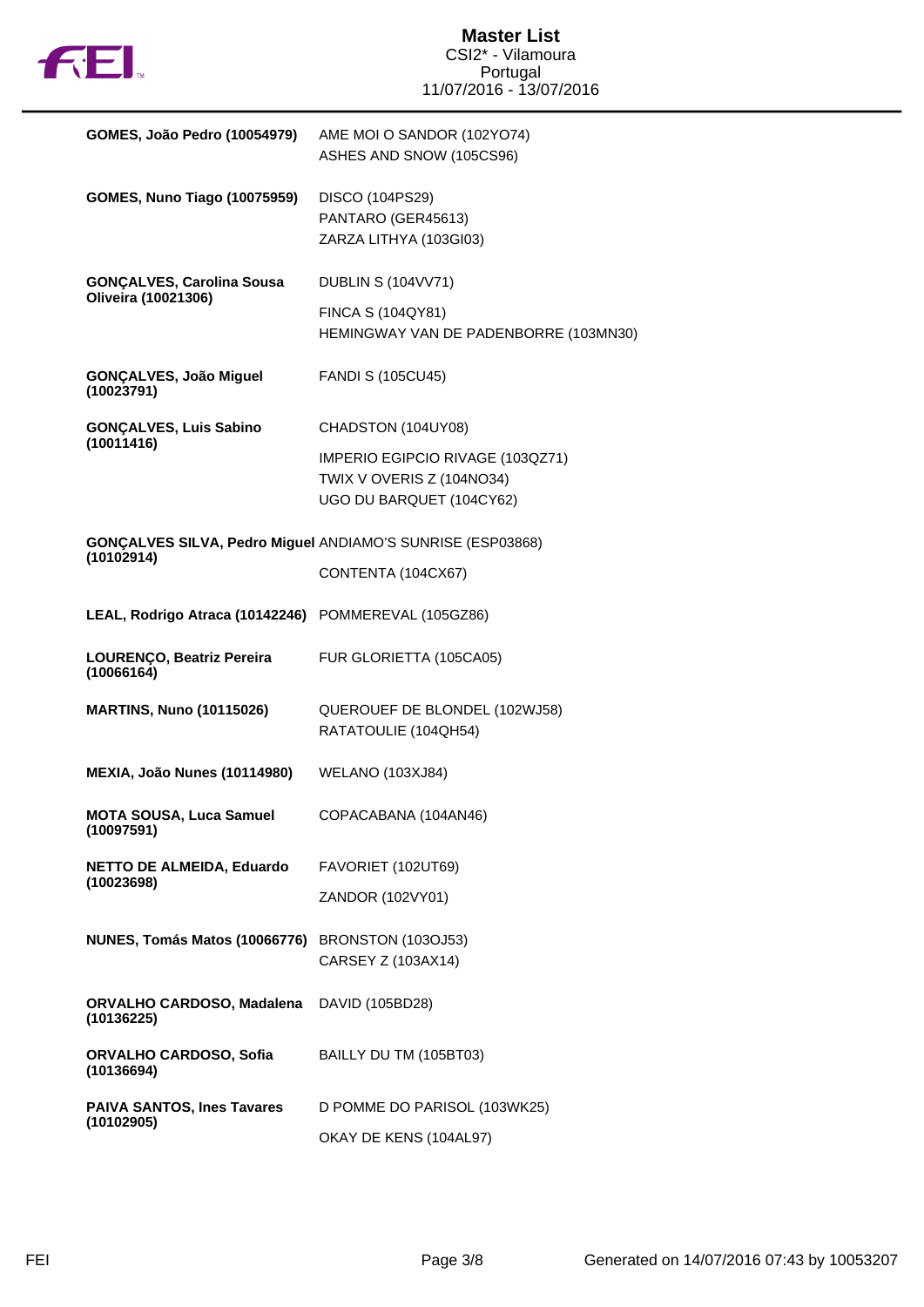

### **PEREIRA, Rui Guieiro (10104981)** LUCKY LORD (102YN37) QUICKSILVER DU GRAND MOUSTIER (103XL47)

ZAMBO (105HQ28)

#### **PEREIRA, Sara Guieiro (10043101)** CALANDA LORENZ (105HK62)

| <b>PEREIRINHA, Bruno Miquel</b><br>(10041558) | CAPTAIN SPARROW (104PR00)               |  |
|-----------------------------------------------|-----------------------------------------|--|
|                                               | CARRERA (105HK64)<br>QUOI QUE (104EE83) |  |
| PINTO, Gonçalo Ribeiro<br>(10069197)          | ALCATRAZ (105DE90)                      |  |
|                                               | CYCLONE SL (105DQ60)                    |  |
|                                               | VIRTUOSE DES BICHES (104WY61)           |  |

- **PINTO, Rui Guimarães (10024519)** ECO (104GM06) FENIX (105HA64) FONIX (105HA66)
- **PORTELA DE MORAIS, Martim (10002196)** INCO VAN DEN BISSCHOP (104BX26)
- **PRIETO, Mario (10017158)** BMC ON TOP (105BV79) COMANDO (104RA44) ITA ZEROSETTE D'ACHERONTE (104HZ63) MGH FOXES LAIR (105GT35) ZIEZO (104FF10)
- **QUEIROZ PEREIRA, Lua (10021304)** GALLUCCIO (105CK68)
	- MUST DE MONTSEC (POR02247)
- **RAMALHO ALVES, João (10138655)** FAKIR (105DS01)

**REIS, Simão Maio (10115602)** ARRIERE PENSEE (104RA24) CASALCO (104FN94) CLYDE LVB Z (104RA23)

- **RELVAS, Alexandre (10009214)** QUATTRO DU BUISSON Z (104JP94)
- **ROCHA, Patricia Martins (10139629)** ZAFFRAO NAZAR (103WH02)
- **RODRIGUES, Rafael Guimaraes (10103453)** CELINA (104EW95)

**ROSA, Francisco Mendes (10097339)** FOX VG (105HK63)

**ROSKILLY, Jessica Louise (10077626)** DICALETTO Z (103GI05) EQUISTO VAN HET WEIDSE HOF (103PM60)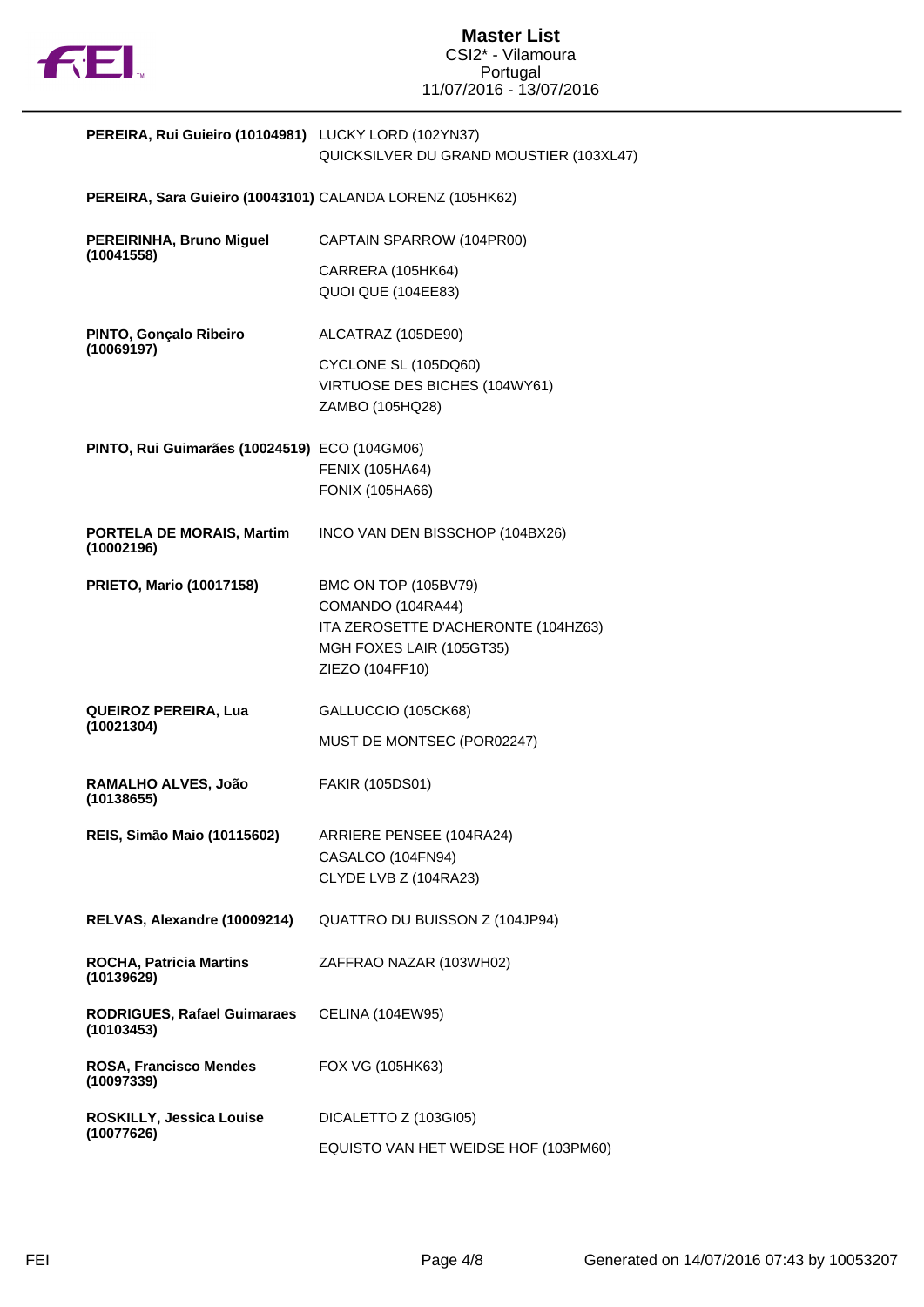

| ROUS, Fátima (10137431)                                                    | FAST S (105AX67)                                                 |  |
|----------------------------------------------------------------------------|------------------------------------------------------------------|--|
| ROUS, Sydney (10139855)                                                    | TANJA VAN ERPEKOM Z (103JK42)                                    |  |
| <b>SANTOS CORREIA, Luis</b><br>(10004855)                                  | COCKETE (104AN76)<br>EQUADOR (104UC90)                           |  |
| <b>SANTOS GAIOLAS, Artur De Assis GIGOLO (103IY69)</b><br>Grade (10131831) |                                                                  |  |
|                                                                            | UBRIKE (POR40300)                                                |  |
| SHRIMPTON, Elliot (10142804)                                               | WOTHERSPOON (104MX90)                                            |  |
| TORRES, Madalena (10095400)                                                | SIRIUS DES VAUX (104JZ16)                                        |  |
| <b>Spain</b>                                                               | Athletes: 50 Horses: 82                                          |  |
| ALBA HUNTER, Sophie (10056460) HIGH FIVE TARZAN (105HS61)                  |                                                                  |  |
| <b>ANTONIN KINZ, Alexandra</b><br>(10092252)                               | SILVERSTONE 18 (GER42886)                                        |  |
| ARAGÓN VARGAS, Alvaro<br>(10134517)                                        | CARLOTTA (104ZV37)                                               |  |
|                                                                            | OSIRIS KERBOUARH (103MZ73)                                       |  |
| ARANGO LASAOSA, Francisco De CAMBLIN ARIZONA (104BL64)<br>Asis (10026751)  |                                                                  |  |
|                                                                            | DESDECASA GILDA DE SAUCO (103NW35)<br>TRIANON DU ROZEL (105EW28) |  |
| <b>ASTOLFI LOPEZ, Ignacio</b><br>(10096567)                                | DILLAN M (105BU00)                                               |  |
| ASTOLFI LÓPEZ, Pablo (10116665) AZZAM (EGY00254)                           |                                                                  |  |
| ASTOLFI NUÑEZ, Salvador<br>(10116013)                                      | UP TO DATE (103BL41)                                             |  |
| <b>ASTOLFI PEREZ DE GUZMAN,</b><br>Salvador (10025159)                     | ALEX (103II54)                                                   |  |
| <b>BARRIONUEVO PÁEZ, Elena</b><br>(10112980)                               | ZILVESTER (104OK55)                                              |  |
| <b>BAUDAT LONGCHAMBON, Flavian RIHANNA IN LIVE (103DM35)</b><br>(10119360) |                                                                  |  |
| <b>BIDON DAURELLA, Blanca</b><br>(10082221)                                | ERIMA CANTALAGOS (104ZP45)                                       |  |
|                                                                            | LARA (105AC42)                                                   |  |

FEI Page 5/8 Generated on 14/07/2016 07:43 by 10053207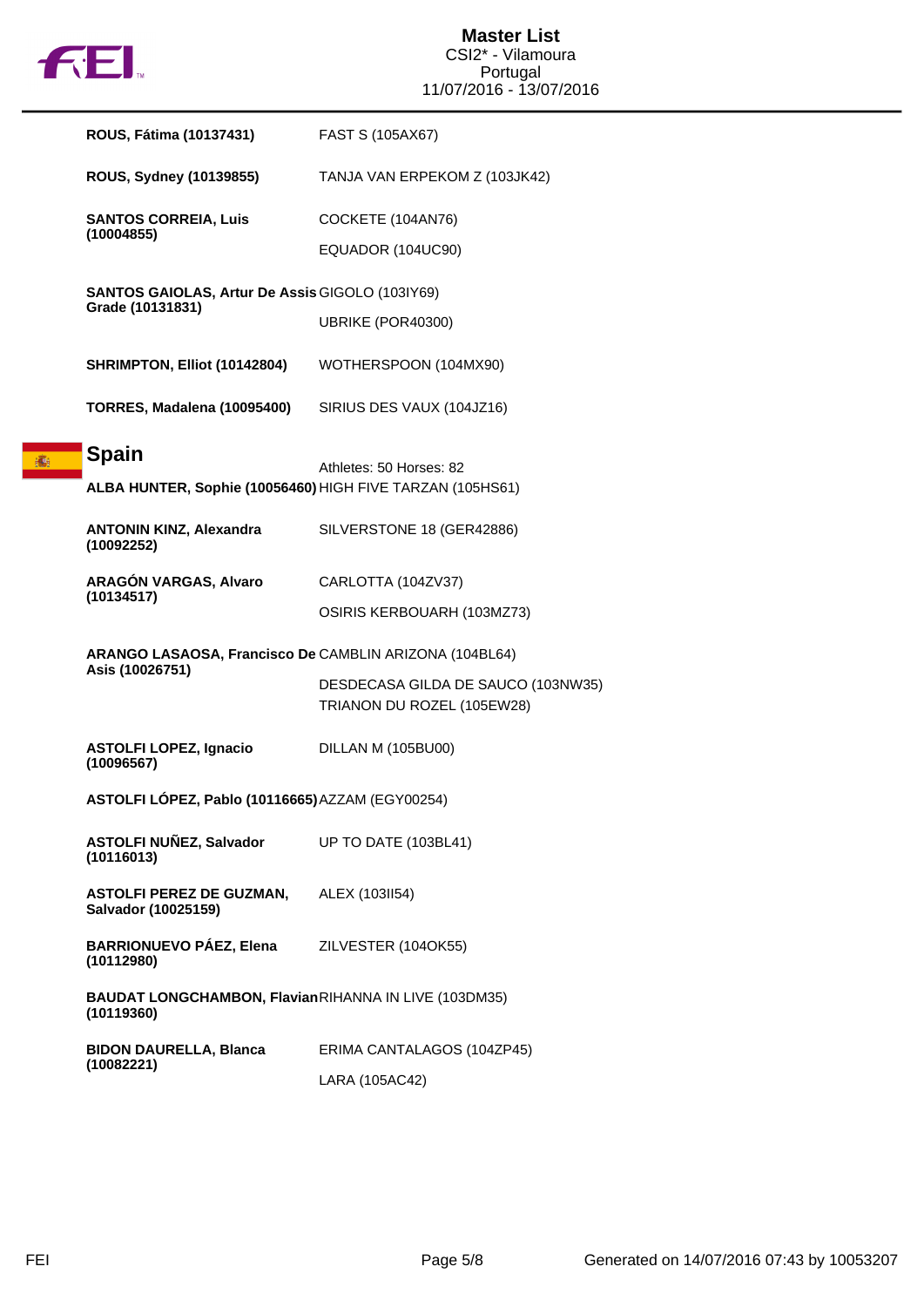

| <b>BIDON DAURELLA, Jorge</b><br>(10055150)                     | ALQUIK REVEL (103DM95)                                                                                                    |
|----------------------------------------------------------------|---------------------------------------------------------------------------------------------------------------------------|
|                                                                | EUSHUAIA HERO (104ZP44)<br>POSITANO (104QM04)                                                                             |
| BROSSARD, Thierry (10142090)                                   | RPZ ZWENDEL (102ZM52)                                                                                                     |
| CASTILLO DIAZ, Laura (10142426) NATIF D'OR (FRA46023)          |                                                                                                                           |
| <b>GARCIA ALCERRECA, Coraima</b><br>(10136338)                 | ARETTA SR (105BH87)                                                                                                       |
| <b>GARCIA DIANA, Antonio</b><br>(10081613)                     | <b>BELIA (105BW03)</b>                                                                                                    |
| <b>GARCIA TORRES, Natalia</b><br>(10142741)                    | PRINCE DU REVERSEY (102TW55)                                                                                              |
| <b>GIL OLIVE, Blanca (10034744)</b>                            | <b>EDWING (105AC12)</b><br>SIR DU ROUGE CLOITRE (103MW87)<br>UPSTAR DU ROZEL (104EU63)<br>ZAFOU HOLD UP PREMIER (102UQ15) |
| <b>GOLDING, Natalia (10028549)</b>                             | CONRAD (104EZ10)<br>CRESUS DU VAL DU GEER (104GW69)                                                                       |
| <b>GRAELLS CROS, Virginia</b><br>(10019035)                    | MIDNIGHT Z (ESP40699)                                                                                                     |
| JIMENEZ-CARMONA GONZALEZ, NASA (FRA45675)<br>Paloma (10074800) |                                                                                                                           |
|                                                                | PROVIDENCE 3 (103IM96)<br>SHERIE STAR (103ZC30)                                                                           |
| <b>JURADO, Ricardo (10000418)</b>                              | CHIMAY PP Z (105BV50)<br>MAR DE ONTIGOLA (104EZ27)<br>PICOTAJO (104EZ26)<br>PRINCESA DES FABRIES (103YZ75)                |
| <b>LASAOSA ASTIER, Sonsoles</b><br>(10043633)                  | CUPCAKE (104ZK65)                                                                                                         |
|                                                                | DESDECASA TRESOR DE LAUME (103NW38)                                                                                       |
| <b>MALDONADO, Alejandro</b><br>(10008355)                      | CACHACA (103YC03)                                                                                                         |
|                                                                | DREAM OF MOUJIK (105AG83)                                                                                                 |
| <b>MARTINEZ CANALS, Ignacio</b><br>(10142423)                  | ULYSSE DU CARROIL (105HF12)                                                                                               |
| <b>MARTINEZ CANALS, Joan</b><br>(10142424)                     | EPI DE PORCEYO (104QA30)                                                                                                  |
| <b>MASSOUD, Noor (10105486)</b>                                | FERRARA 86 (105AW24)<br>LE BARBARE DE SILLY (ESP40796)                                                                    |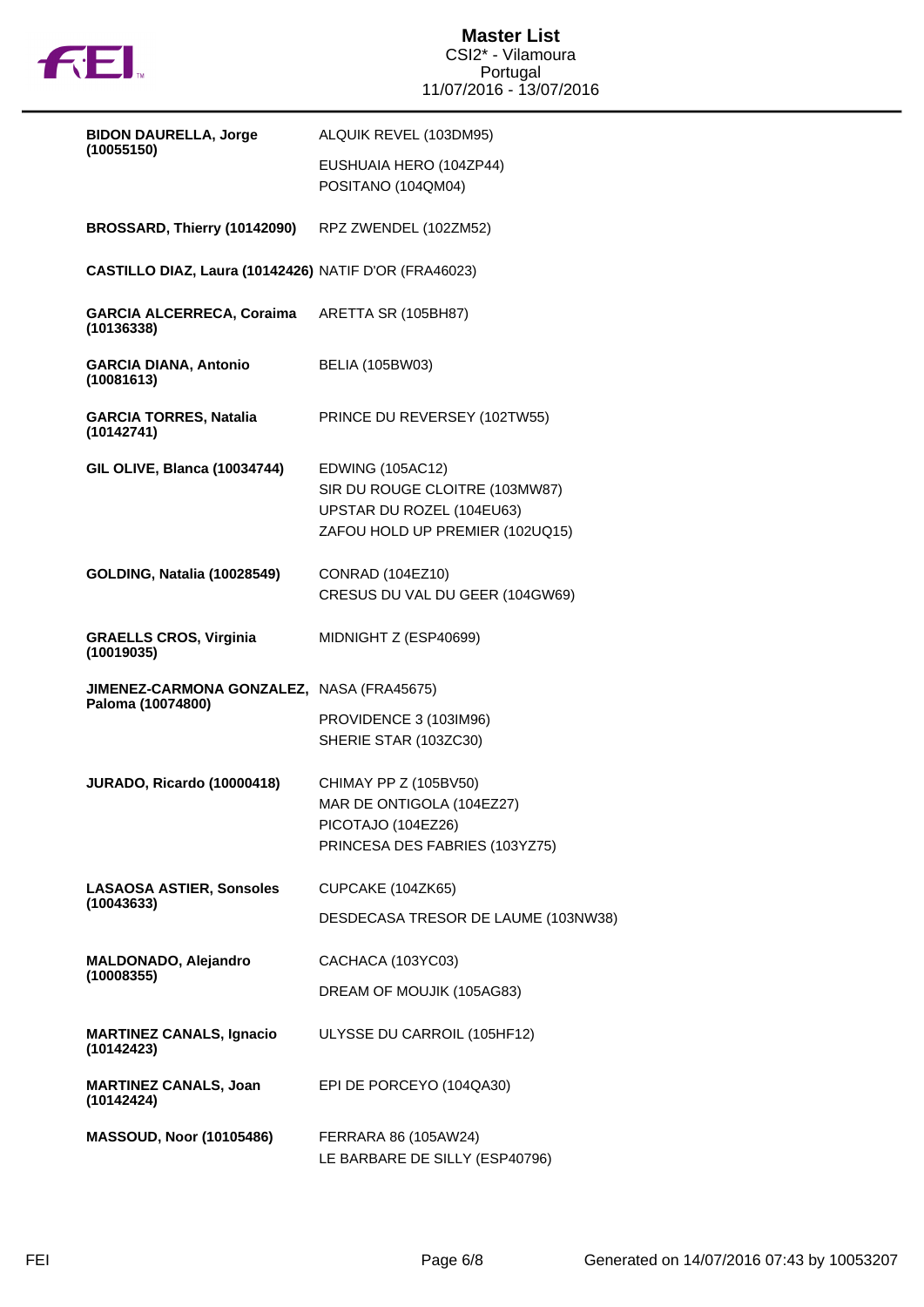

| MASTERS, Michaella (10083158)                        | CLINTINA (105BM00)                                                                                               |
|------------------------------------------------------|------------------------------------------------------------------------------------------------------------------|
| <b>MESA DEL PERAL, Marta</b><br>(10108325)           | ZOBIA BELLA (103NJ89)                                                                                            |
| <b>MONACO BAQUES, Beatriz</b>                        | ABACAXI (102WJ95)                                                                                                |
| (10071897)                                           | GRUPO PROM BABY BLUE Z (103LB67)                                                                                 |
| <b>MONAJ GUTIERREZ, Jaime</b><br>(10142097)          | BORDEAUX (105GQ10)                                                                                               |
| <b>OLIVA, Samuel (10019906)</b>                      | <b>BALINUS (103UX83)</b><br>FOOTLOOSE 10 (103YF75)                                                               |
| OLIVA MARTINEZ, Raul (10032773) GIORGIO 88 (103HR69) | <b>UTAH (ESP41571)</b>                                                                                           |
| <b>ORTELLS TORREGROSA, Charo</b>                     | BLUE STAR DE LA BASTIDE (103VU60)                                                                                |
| (10027592)                                           | MUGUET DU VINNEBUS (102XH88)<br>RODIN LA GAFFELIERE (103IJ92)<br>SISSI DIOR (104XM49)<br>URPITA ONE (104PR85)    |
| PERALTA CAMPAÑA, Alvaro<br>(10074978)                | VASALLA CAS (102XF25)                                                                                            |
| PERALTA CAMPAÑA, Emilio<br>(10061827)                | LAST MINUTE (104OD25)                                                                                            |
| RETORTA BLOMMAERTS, Sara<br>(10142089)               | CASALLI (105GZ70)                                                                                                |
| <b>RIVA GIL, Leticia (10066873)</b>                  | PINK (102XE84)<br>ROANNE DE MARS (103FU59)                                                                       |
| <b>SAINZ DE ROZAS, Maria</b><br>(10042706)           | CINDERELLA 597 (103HK14)                                                                                         |
| SOLANO MENDOZA, Alejandra<br>(10105471)              | TEAYELLOW DE PLEVILLE (104FL92)                                                                                  |
| <b>TORRES, Jesus (10006303)</b>                      | ARTHUR DU MOULIN (105HL53)<br>CALVARO S PRINCE (104BQ12)<br>CRISTIANO T (104DD78)<br>ORPHEE DU BRECHE (ITA43106) |
| <b>TORRES WINDISCH, Ana</b><br>(10134842)            | UNDER PRESSURE K (POR40263)                                                                                      |
| <b>TORRES WINDISCH, Maya</b><br>(10085565)           | ARTOSEC Z (103XX14)                                                                                              |
| <b>USON ARAMBURU, Natalia</b><br>(10142740)          | QUEBEC (105HJ29)                                                                                                 |